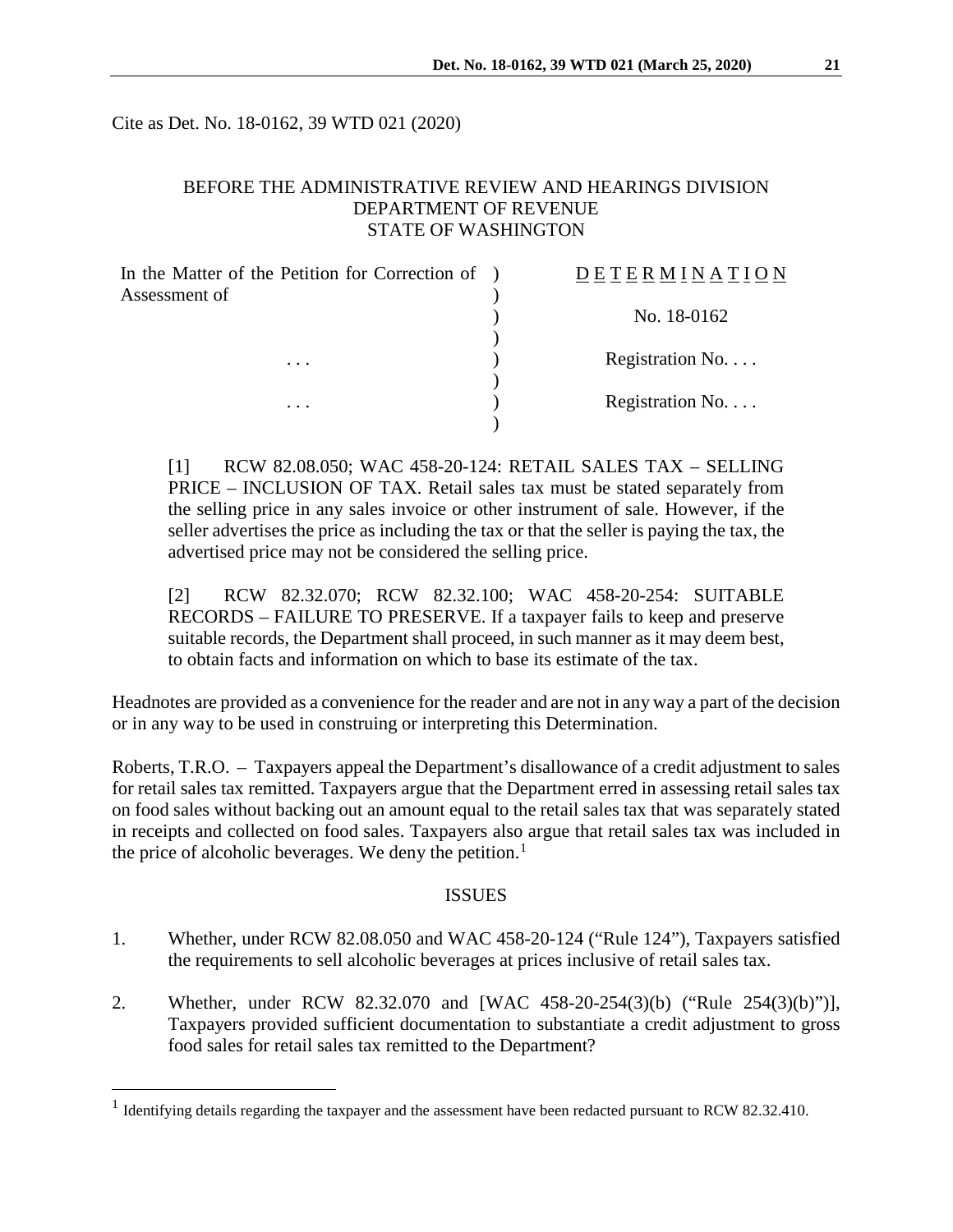# FINDINGS OF FACT

[Taxpayer 1] and [Taxpayer 2]; jointly, "Taxpayers") each operate a restaurant/bar in . . . Washington.

The Department of Revenue's Audit Division ("Audit") conducted an audit of Taxpayers for the tax period of January 1, 2012, through December 31, 2015. On December 15, 2016, Audit issued a tax assessment against [Taxpayer 1] in the amount of \$ . . . for retail sales tax, retailing B&O tax, and interest due,<sup>[2](#page-1-0)</sup> and a tax assessment against [Taxpayer 2] in the amount of \$... for retail sales tax, retailing  $B&O$  tax, and interest due.<sup>[3](#page-1-1)</sup>

With regard to each Taxpayer, a review of the record shows that Audit calculated the tax assessment by reconciling Taxpayer's self-reported sales to the sales documented in the Taxpayer's Profit & Loss Statements. Each Profit & Loss Statement included a credit adjustment identified as "Sales Tax Adjustment – Liquor." In both cases, Audit disallowed this credit adjustment because Taxpayers provided no documentation to support the calculation for the credit. The disallowance of the credit resulted in the tax liabilities set forth above.

On July 28, 2017, Taxpayers jointly submitted a Review Petition with the Department. Taxpayers assert that the Department "erred in assessing [retail sales] tax on amounts for food sales without backing out from that gross amount an amount equal to the sales tax that was separately stated [in receipts provided to customers] and collected on food sales." Review Petition, p. 2.

Taxpayers claim that retail sales tax was included in the prices for alcoholic beverages sold at their establishments, although they concede that they failed to post the necessary signage. Review Petition, p. 2. It is undisputed that Taxpayers also failed to separately state retail sales tax for alcoholic beverages on billing receipts provided to customers.

However, during the audit, Taxpayers alleged that the credit adjustment entitled "Sales Tax Adjustment – Liquor" also accounted for retail sales tax charged on food items. It appears, in most cases, Taxpayers did separately state and charge the retail sales tax for food items on receipts provided to customers. Taxpayers reported these food sales and remitted the associated retail sales tax on monthly excise tax returns. Taxpayers have failed to explain why they would be entitled to an additional credit adjustment. Taxpayers have provided no documentation that establishes that their calculation of gross food sales included the associated retail sales tax

During the course of the audit, Audit made a number of requests for documentation to support the credit adjustment, including an account detail for the credit adjustment for the 2015 tax year and for one week of cash register receipts. Taxpayers provided none of the requested documentation to Audit. In at least once instance, Taxpayers claimed that the point-of-sale system could not provide cash register receipts and that a technician was working to resolve the issue.

. . .

<span id="page-1-0"></span><sup>&</sup>lt;sup>2</sup> The \$... tax assessment was composed of \$... in retail sales tax, \$... in retailing B&O tax, and \$... in interest.<br><sup>3</sup> The \$... tax assessment was composed of \$... in retail sales tax, \$... in retailing B&O tax, and \$

<span id="page-1-1"></span>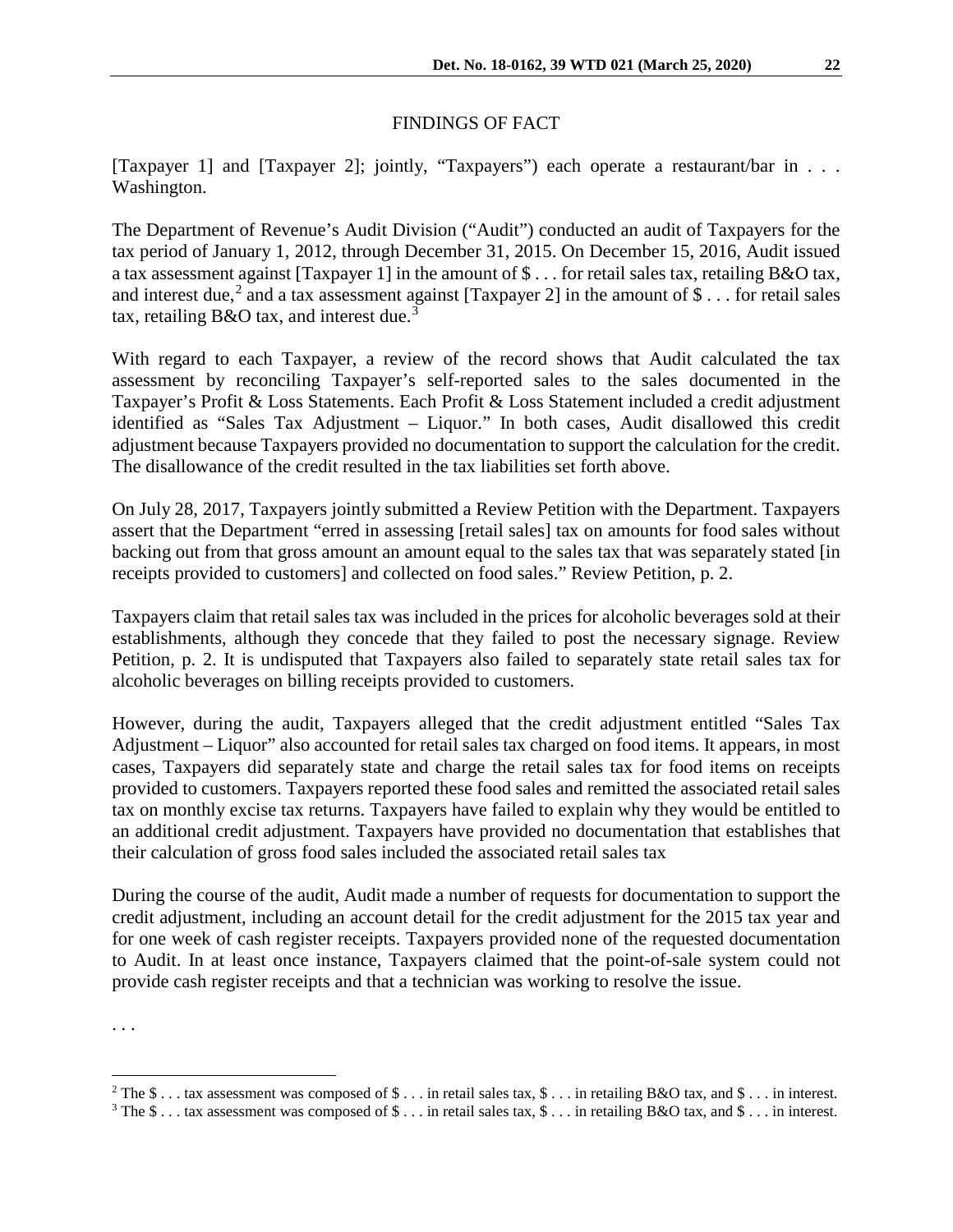Taxpayers have provided insufficient documentation supporting the backing out of any retail sales tax. Taxpayers have submitted a sampling of the receipts that they claim show that retail sales tax was properly charged on all food items. However, the receipts provided are not itemized; they set forth only the subtotal, taxes charged, and the grand total amount due. The receipts do not indicate what has been purchased – whether customers were served with food or drink or both....

Taxpayers have failed to establish that retail sales tax was correctly and consistently charged on all food items. Audit has provided customer billing receipts from its undercover investigations which show irregularities in the imposition of the retail sales tax: tax was sometimes charged on food items and sometimes [not] charged on food items. Such inconsistency casts further doubt on the accuracy of Taxpayers' proffered work papers.

## ANALYSIS

Washington imposes the Business and Occupation ("B&O") tax on the privilege of engaging in business in this state. RCW 82.04.220. Depending on the nature of the business activity being conducted, the tax is levied upon the value of products, the gross proceeds of sales, or the gross income of the business. *Id*. Persons making sales at retail are taxable under the retailing B&O tax classification. RCW 82.04.250. The term "sale" includes "the furnishing of food, drink, or meals for compensation." RCW 82.04.040(1).

The retail sales tax is imposed on every retail sale occurring in the State of Washington. RCW 82.08.020(1). A "retail sale" is "every sale of tangible personal property . . . to all persons irrespective of the nature of their business . . . ." RCW 82.04.050(1). The sale of [prepared] food is [generally] a [taxable] sale of tangible personal property.  $[RCW 82.08.0293(2)] \ldots$ .

### Retail Sales Tax Must be Separately Stated from Selling Price

[The first issue is whether Taxpayers satisfied the requirements to sell alcoholic beverages at prices inclusive of retail sales tax.]

RCW 82.08.050(9) specifically requires that the retail sales tax "must be stated separately from the selling price in any sales invoice or other instrument of sale." This is required even though the seller and buyer may know and agree that the price quoted is to include state and local taxes, including the retail sales tax. [WAC 458-20-107(2)].

RCW 82.08.050(9) further explains that sellers may advertise that the price includes retail sales tax:

Except as otherwise provided in this subsection, for purposes of determining the tax due from the buyer to the seller and from the seller to the department it must be conclusively presumed that the selling price quoted in any price list, sales document, contract or other agreement between the parties does not include the tax imposed by this chapter. But if the seller advertises the price as including the tax or that the seller is paying the tax, the advertised price may not be considered the selling price.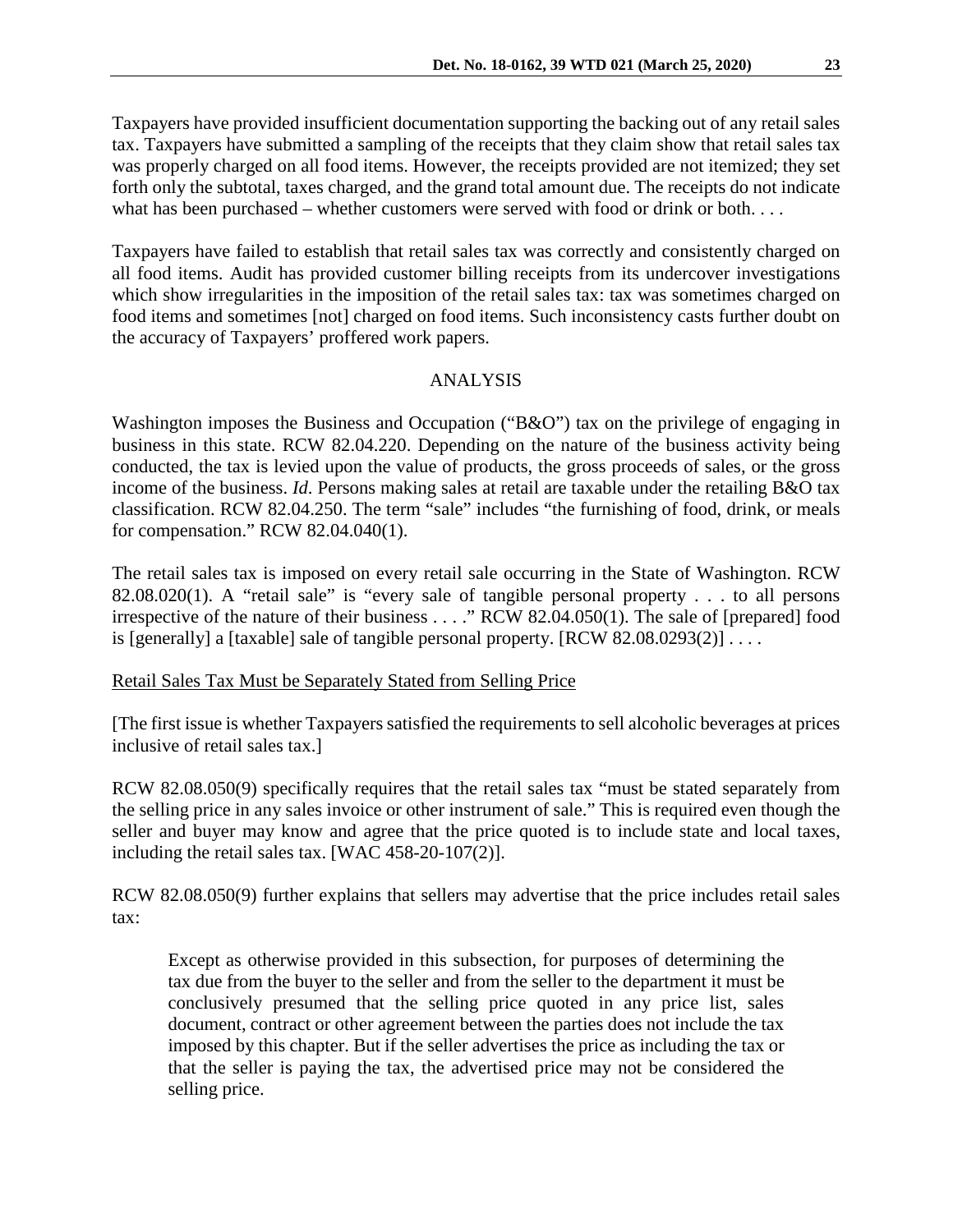Rule 124(9) provides, "[p]ersons may advertise and/or sell meals, beverages, or any kind of food product at prices including sales tax. Any person electing to advertise and/or make sales in this manner must clearly indicate this pricing method on the menus and other price information." A similar exception is provided for spirits, beer, and wine restaurant licensees for cocktail lounge areas, where the licensee posts notification that retail sales tax is included in the purchase price in a manner and location so that customers can see the notice without entering employee work areas. Rule 124(10)(a). *See also*, Det. No. 14-0081, 34 WTD 151 (2015).

If a seller fails to collect and remit to the Department the retail sales tax imposed, the seller is personally liable for the amount of the tax. RCW 82.08.050(3).

It is undisputed by the Taxpayers that they failed to either (1) post signage in the restaurants, menus, or anywhere stating that retail sales tax was included in the price of alcoholic beverages, or (2) separately state the retail sales tax for alcoholic beverages on receipts provided to customers. Thus, the Taxpayers [failed to meet the requirements in] RCW 82.08.050(9) [for considering gross food sales to include the associated retail sales tax].

Taxpayers failed to properly collect retail sales tax for the alcoholic beverages sold in their establishments. Pursuant to RCW 82.08.050(3), Taxpayers are personally liable for the retail sales tax that was legally required to have been imposed on the price of alcoholic beverages. Accordingly, to the extent that Taxpayers' claimed credit adjustment represents alleged retail sales tax amounts collected as a part of the purchase price for alcoholic beverages, we conclude that Taxpayers improperly deducted these alleged amounts and Audit properly reversed this credit.

### Failure to Provide Suitable Records

[The second issue is whether Taxpayers provided sufficient documentation to substantiate a credit adjustment to gross food sales for retail sales tax remitted to the Department.]

RCW 82.32.070 requires every person liable for the payment of excise taxes to keep and preserve for a period of five years, suitable records as may be necessary to determine the person's tax liability. The law also requires the person to make those records open for examination at any time by the Department. *Id.*

Rule 254(3)(b) states in pertinent part:

It is the duty of each taxpayer to prepare and preserve all records in a systematic manner conforming to accepted accounting methods and procedures. Such records are to be kept and preserved. All of the taxpayer's records must be presented upon request by the department or its authorized representatives that will demonstrate:

(i) The amounts of gross receipts and sales from all sources, however derived, including barter or exchange transactions, whether or not such receipts or sales are taxable. These amounts must be supported by original source documents or records including but not limited to all purchase invoices, sales invoices, contracts, and such other records as may be necessary to substantiate gross receipts and sales.